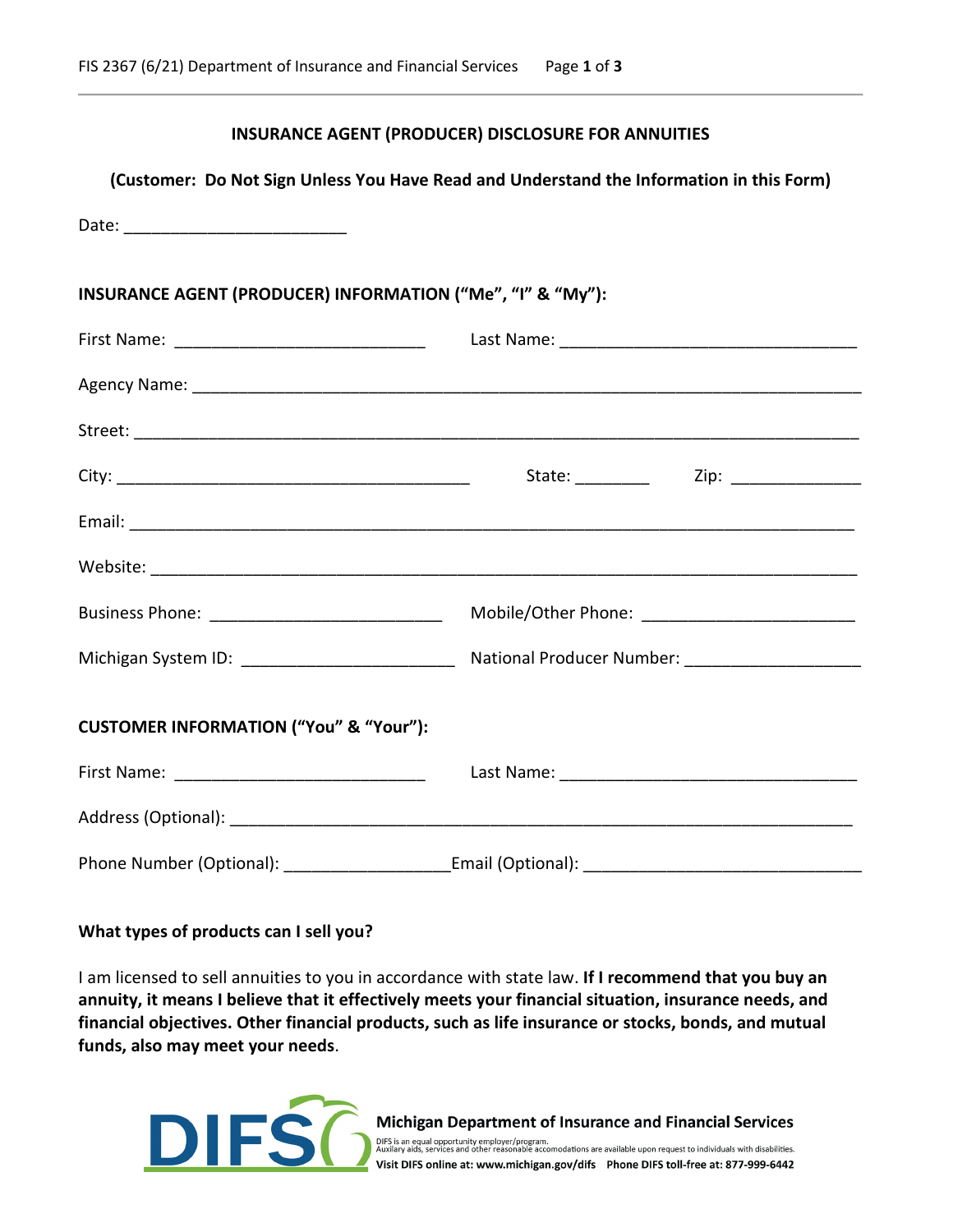I offer the following products:

- $\Box$  Fixed or Fixed Indexed Annuities
- $\square$  Variable Annuities
- $\Box$  Life Insurance

I need a separate license to provide advice about or to sell non-insurance financial products. I have checked below any non-insurance financial products that I am licensed and authorized to provide advice about or to sell.

- $\Box$  Mutual Funds
- $\square$  Stocks/Bonds
- $\square$  Certificates of Deposits

## **Whose annuities can I sell to you?**

| $\Box$ Annuities from only One Insurer | $\Box$ Annuities from Two or more insurers |
|----------------------------------------|--------------------------------------------|
|----------------------------------------|--------------------------------------------|

 $\Box$  Annuities from Two or more insurers although I primarily sell annuities from:

## **How I am Paid for my work**:

It is important for you to understand how I am paid for my work. Depending on the annuity you purchase, I may be paid a commission or a fee. Commissions are generally paid to me by the insurance company while fees are generally paid to me by the consumer. If you have questions about how I am paid, please ask me.

\_\_\_\_\_\_\_\_\_\_\_\_\_\_\_\_\_\_\_\_\_\_\_\_\_\_\_\_\_\_\_\_\_\_\_\_\_\_\_\_\_\_\_\_\_\_\_\_\_\_\_\_\_\_\_\_\_\_\_\_\_\_\_\_\_\_\_\_\_\_\_\_\_

Depending on the annuity you buy, I will or may be paid cash compensation as follows:

- $\Box$  Commission, which is usually paid by the insurance company or other sources. If other sources, describe:
- $\Box$  Fees (such as a fixed amount, an hourly rate, or a percentage of your payment), which are usually paid directly by the customer.
- □ Other (Describe):

**If you have any questions about the above compensation, I will be paid for this transaction, please ask me.**



**Michigan Department of Insurance and Financial Services** 

DIFS is an equal opportunity employer/program.<br>Auxilary aids, services and other reasonable accomodations are available upon request to individuals with disabilities. Visit DIFS online at: www.michigan.gov/difs Phone DIFS toll-free at: 877-999-6442